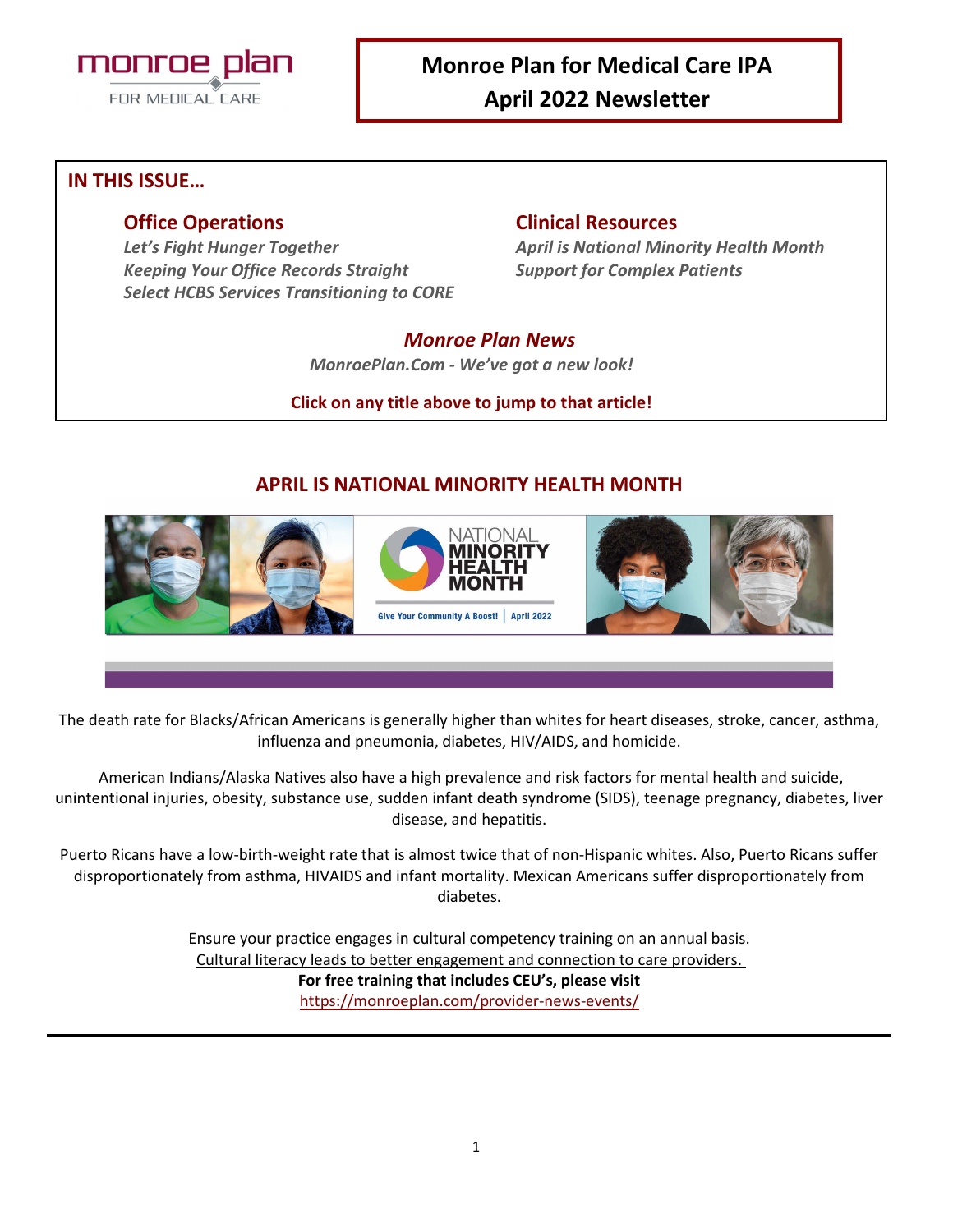

## **COMPLEX PATIENTS? HELP IS HERE!**

#### *Dealing with complex patients is difficult and can cause staff burnout. Monroe Plan can help your team!*

It's easy…simply make a referral to Monroe Plan for Medical Care's Health Home Care Management Agency by contacting [triage@monroeplan.com](mailto:triage@monroeplan.com) or calling 1.866.255.7969. The data proves that Health Home Care Management Services can make a real difference in improving practice performance and patient health!

#### **HEALTH HOME IMPROVED MEMBER QUALITY AND SERVICES**

- Expanded more intensive care management for highest risk populations.
- Improved quality outcomes despite medical complexity of patients.
- Exceeded statewide results on 20 of 24 key performance measures.
- Exceeded statewide performance for all 6 behavioral health hospital follow-up measures including: alcohol/drug dependence treatment; medication management, HIV; monitoring, and screening for sexually transmitted disease.



*To learn more about our Health Home Care Management Services, visit [www.monroeplan.com/health-homes/.](http://www.monroeplan.com/health-homes/)*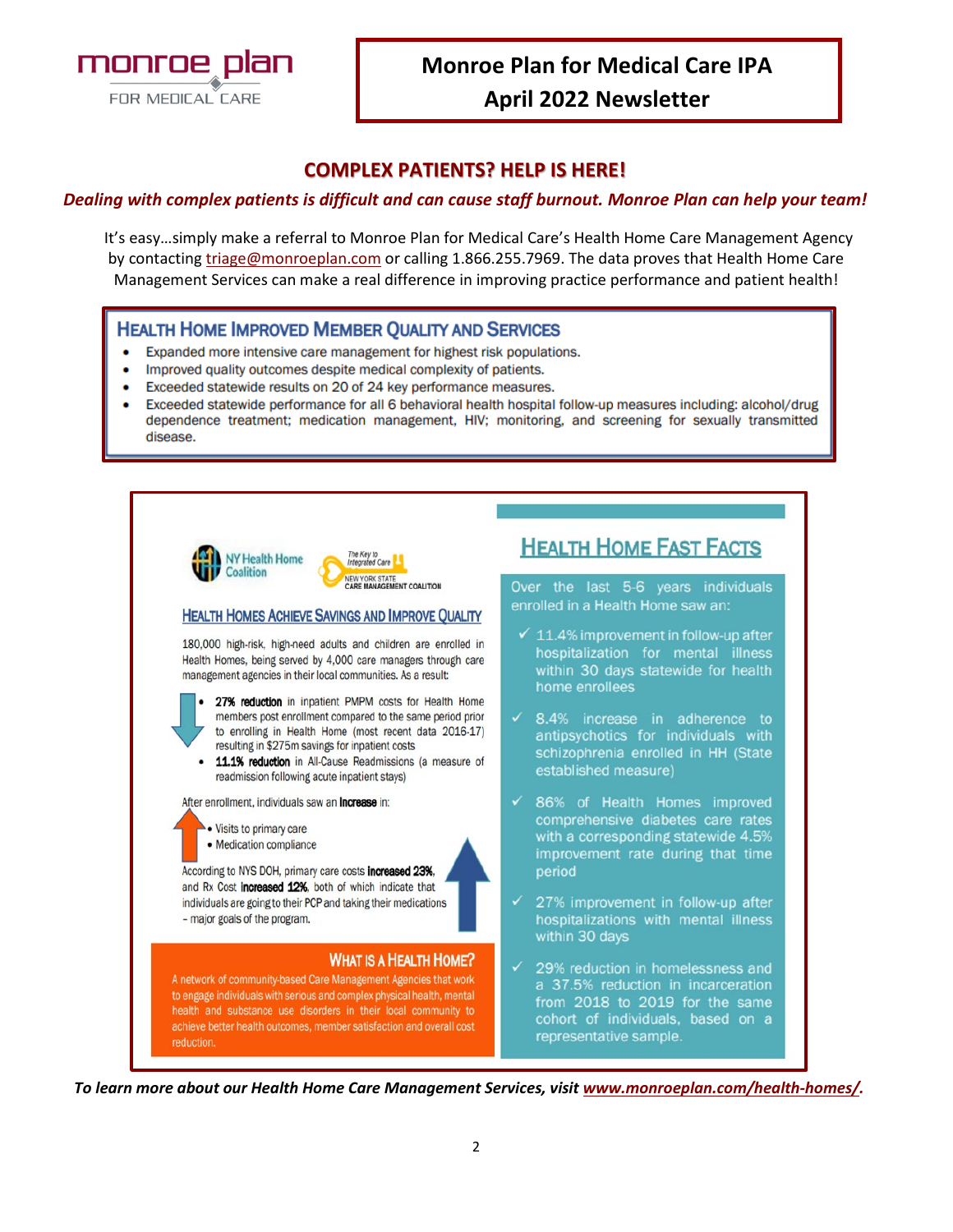

# **Monroe Plan for Medical Care IPA April 2022 Newsletter**

# **LET'S FIGHT HUNGER TOGETHER**



Rising inflation is leaving households poorer, with a significant impact on lowincome households and the patients we serve. Poor diets are known to lead to higher rates of obesity, diabetes, heart disease, cancer, and poor developmental and cognitive outcomes resulting in \$50 BILLION a year spent in avoidable healthcare costs.

#### **Did you know?**

\*44% of Supplemental Assistance Nutrition Program (SNAP) participants are *under the age of 18* \*14% of SNAP participants are *60 years of age or older* \*10% of SNAP participants are *disabled adults*

#### **What can I do?**

Share the Double Up Food Bucks on your social media, print them for your office staff and place in your waiting areas.

[Double Up Food Bucks NYS – Farm fresh healthy food for every budget!](https://doubleupnys.com/)  [\(doubleupnys.com\)](https://doubleupnys.com/)



**SELECT HCBS SERVICES TRANSITIONING TO CORE**

Transitioning select behavioral health Home and Community-Based Services (HCBS) to Community Oriented Recovery and Empowerment Services (CORE) will help make accessing services easier for Health and Recovery Plan (HARP) members. On February 1, 2022, HARP enrolled members who meet eligibility requirements can access CORE services with a referral based on a Licensed Practitioner of the Healing Arts (LPHA) recommendation, for more information click [HERE.](https://omh.ny.gov/omhweb/bho/core/)

#### **The services that will be transitioning include:**

- Psychosocial Rehabilitation (PSR)
- Community Psychiatric Support and Treatment (CPST)
- Empowerment Services- Peer Supports
- Family Support and Training (FST)

**For more information on CORE, visi[t Community Oriented Recovery and Empowerment \(CORE\) Overview \(ny.gov\).](https://omh.ny.gov/omhweb/bho/core/) For billing and benefit guidance, access [CORE Benefit and Billing Guidance October 2021 \(ny.gov\).](https://omh.ny.gov/omhweb/bho/core/core-benefit-and-billing-guidance.pdf)**